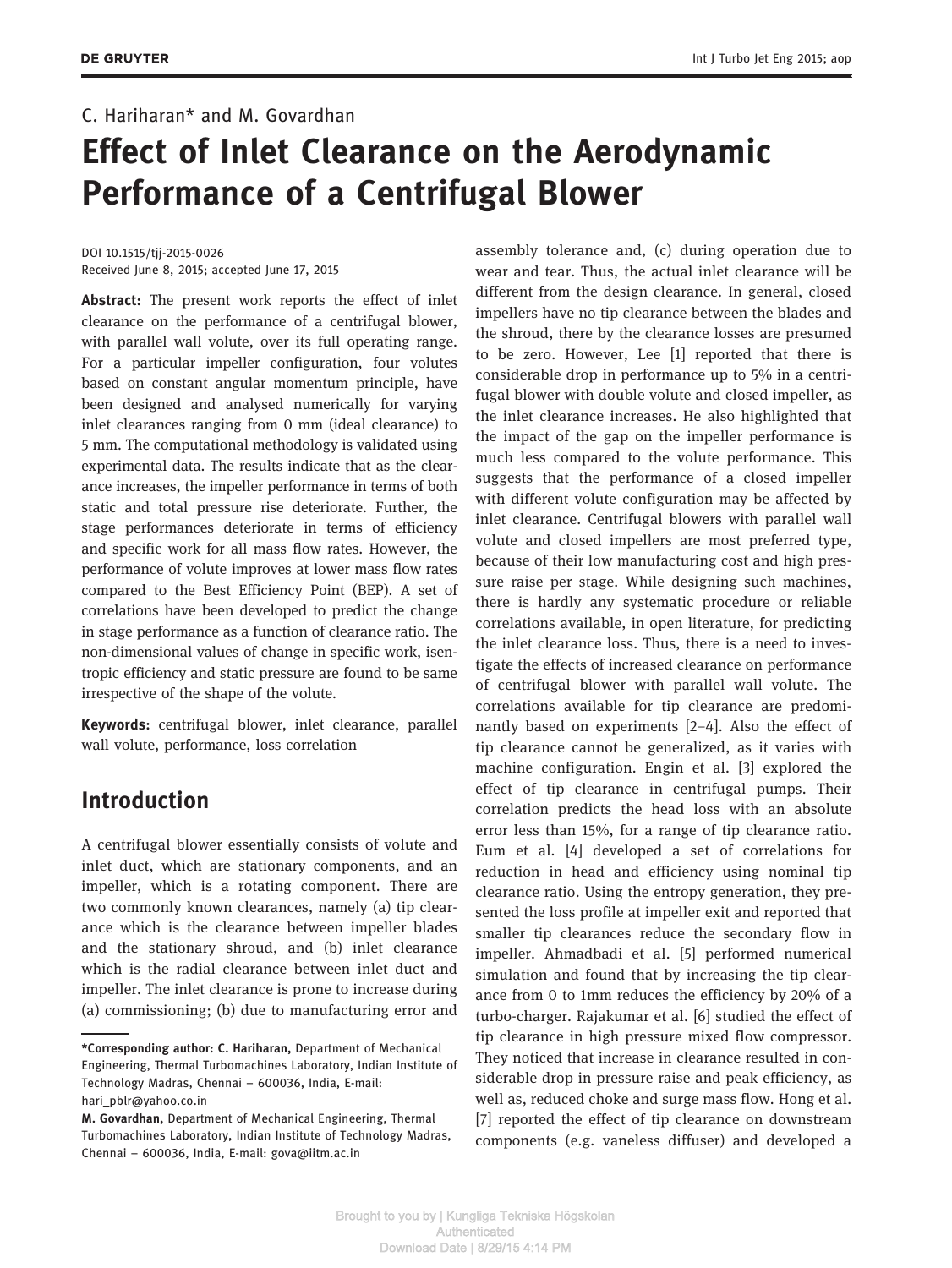one dimensional correlation between drop in performance and tip clearance width ratio. Ayder et al. [8] carried an experimental study of the flow in an elliptical volute. Herein, they presented the pressure distributions along the periphery of the volute. They also developed a one-dimensional loss prediction correlation. Several investigators [9–11] performed numerical analysis effect of tip clearance on the performance of centrifugal blower. However, there is a scarcity of studies reported on the detailed influence of inlet clearance especially on parallel wall volutes. Hariharan and Govardhan [12] numerically simulated the flow inside the parallel wall volute for different area ratios at design and off design conditions and presented the effect of increase in cross sectional area of the volute on the performance of the blower. In another study [13], they numerically simulated the flow in a centrifugal blower with and without clearance and presented the over-prediction of performance due to omission of inlet clearance in numerical simulations. Compared to other aerodynamic and geometrical parameters in centrifugal blowers, the effect of inlet clearance is generally ignored in earlier studies, because of its negligible effect on overall performance. This may be acceptable for other centrifugal machines, but in centrifugal blowers with parallel wall volute, the clearance flow enters directly from the volute into the impeller exposing it to high pressure and high energy fluid. Thus, the present work is an attempt to investigate the effect of inlet clearance on the performance of a typical industrial centrifugal blower with parallel wall volute for varying width ratios, both at stage and component level.

# Design and analysis

### Blower configuration and design parameters

The radial clearance between the suction duct and the impeller is maintained at 1 mm 3 mm and 5 mm representing 0.6%, 1.8% and 3% of the inlet area, respectively. Four volutes (R 5.0, R4.0, R 3.5 and R 3.0. R 5.0 represent the ratio of volute width to impeller width  $=$ 5.0) are designed based on constant angular momentum principle as shown in Figure 1(a) Parallel wall volutes with width ratios (the ratio between the volute width and the impeller exit width) of 5.0, 4.0, 3.5 and 3.0 are used, as per the industrial standards towards cost effectiveness. The tongue clearance (radial distance from rotational axis) as well as the tongue position  $(32^{\circ}$  with respect to outlet) are maintained constant for all volutes. The detailed design and geometrical values of the blower configuration are presented in Table 1. As shown in Figure 1(b) entire

Table 1: Design and geometrical values of blower.

| Impeller Inlet Diameter | 0.6 <sub>m</sub>                      |
|-------------------------|---------------------------------------|
| Impeller Exit Diameter  | 1.3 <sub>m</sub>                      |
| Inlet Blade angle       | $31^\circ$                            |
| Exit Blade angle        | 48°                                   |
| Number of blades        | 15                                    |
| Design specific work    | 24,000 m <sup>2</sup> /s <sup>2</sup> |
| Design mass flow rate   | $28.5$ kg/s                           |
| Operating rage          | $20 - 31.5$ kg/s                      |
| Speed                   | 3,000 rpm                             |
|                         |                                       |



Figure 1: (a) 3-D View of R 3.0, R 3.5, R 4.0 and R 5.0 volutes (b) 3-D view of fan assembly for R 5.0 volute with clearance of  $\tau_1$  (1 mm) (c) Meridional view of impeller.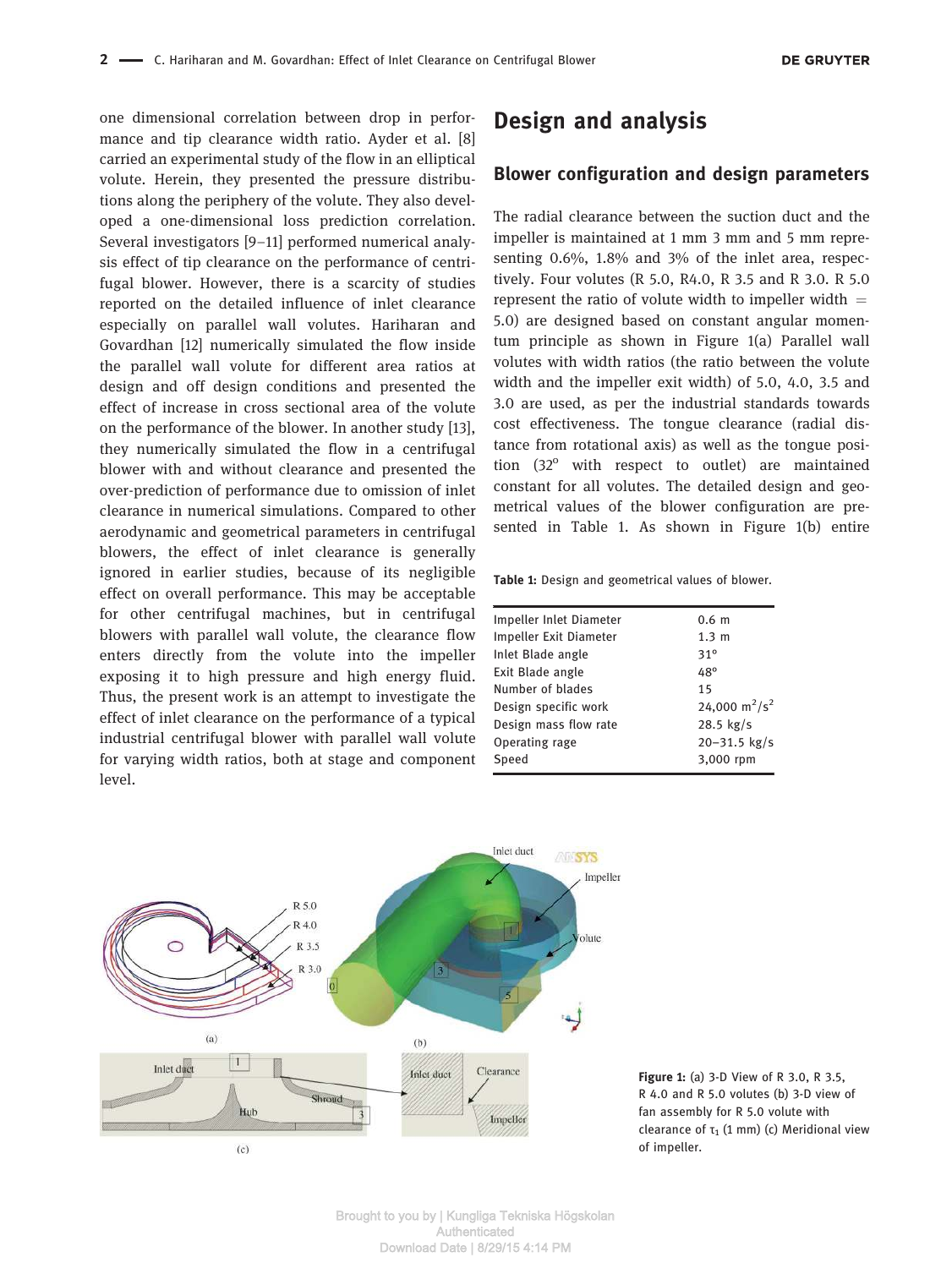impeller and the suction duct are placed inside the volute and Figure 1(c) shows the enlarge view of clearance gap. It can be noticed that the suction duct extends into the impeller by 3 mm. The various stations are marked in Figure 1.

### CFD methodology

In the present study continuity, energy and Reynolds averaged Navier-Stokes equations with k-ε turbulence model are discretised and solved iteratively using ANSYS CFX 14. A second order scheme is utilized for spatial discretization. A total number of 80 simulations are carried out both at design and off-design conditions for five mass flow rates (m/m<sub>d</sub> = 0.7–1.1), three clearances (1 mm, 3 mm and 5 mm) and normalized with ideal clearance (zero clearance) for four volutes ratio 5, 4, 3.5 and 3. Due to the asymmetric nature of volute geometry and the 3-D nature of flow inside volute, the computational domain consists of all the fluid regions with in the control volume. Air is chosen as working fluid. Due to compressible nature of flow an ideal gas assumption is made. The total pressure at inlet and mass flow at outlet boundary conditions are imposed. The inlet total pressure and temperature are equal to the atmospheric pressure and 300 K. This is a reasonable and practical condition because the inlet is placed in the suction duct, which is open to the atmosphere. An outlet mass flow boundary is maintained at the volute outlet, as throttle valve is being used at the exit of volute to control mass flow rates. All the walls are assumed as smooth and adiabatic. The transfer of information between rotating and stationary domain is employed by frozen rotor approach. Simulation is continued till steady state values of flow parameters like total pressure at outlet, shaft input torque and mass flow at inlet are attained. The RMS convergence criteria have been fixed as 1  $E^{-5}$ . The average CPU time for a single simulation is 150 h in a 32 GB RAM and 8 processor workstation.

The grid independence is examined based on Richardson grid independence study [14] and the results are furnished in Table 2. CGI index (0.25%) shows the grid convergence is attained for current configuration. Further increase in number of elements had negligible effect on the results. Thus, the final hexahedral mesh (96,04,524 elements) consists of 5.5, 4.5 and 0.15 million nodes for impeller, volute and inlet duct, respectively.

Table 2: Richardson grid independence study.

| No of Elements $N_1$ , $N_2$ , $N_3$                                | 96,04,524, 41,96,409, 21,09,898 |
|---------------------------------------------------------------------|---------------------------------|
| Grid refinement factor $(r_{21})$                                   | 1.32                            |
| Grid refinement factor $(r_{32})$                                   | 1.31                            |
| Critical variable value for<br>grid 1 $(\varphi_1)$                 | 18,160.1                        |
| Critical variable value for<br>grid 2 $(\varphi_2)$                 | 18,244.83                       |
| Critical variable value for<br>grid $3(\phi_3)$                     | 18,522.73                       |
| Apparent order (P)                                                  | 4.45                            |
| Extrapolated values $(\varphi_{\text{ext}}^2)$                      | 18,125                          |
| Approximate relative error<br>$(e^{-21})$                           | 0.46%                           |
| Extrapolated relative error<br>$(e_{\text{ov}t}^{21})$              | 0.19%                           |
| Fine grid convergence index<br>(CGl <sub>fine</sub> <sup>21</sup> ) | 0.24%                           |

### Validation

The computational methodology is validated using the test rig data available at Thermal Turbomachinery Laboratory in the Indian Institute of Technology Madras. The test rig consist of centrifugal blower with parallel wall volute (design and test rig has almost same non-dimensional shape number). Details regarding test rig are available in Ref. [15]. The CFD results are compared both in terms of global and local values. Figures 2(a) show the stage isentropic specific work and efficiency for different flow rates. The results show close comparison between the experimental and computed values. Maximum difference in specific work of 1.5% is noticed at 0.8  $m^3/s$ ; the experimentally measured isentropic efficiency is 2.7% less than the CFD values at almost all volume flow rates except at lower flow rate, where the difference is 5.6%. This deviation could be attributed to a slight fluctuation in the blower speed during the tests, while simulations are calculated at a constant speed. Figure 2(b) depicts static pressure at the exit of impeller across the volute width at 90° from tongue. It is evident the computation and experimental results are in good agreement.

### Results and discussion

The results obtained from the computations are presented for individual component, as well as for the entire stage. The inlet clearances are represented in terms of the inlet clearance ratio (τ) as follows: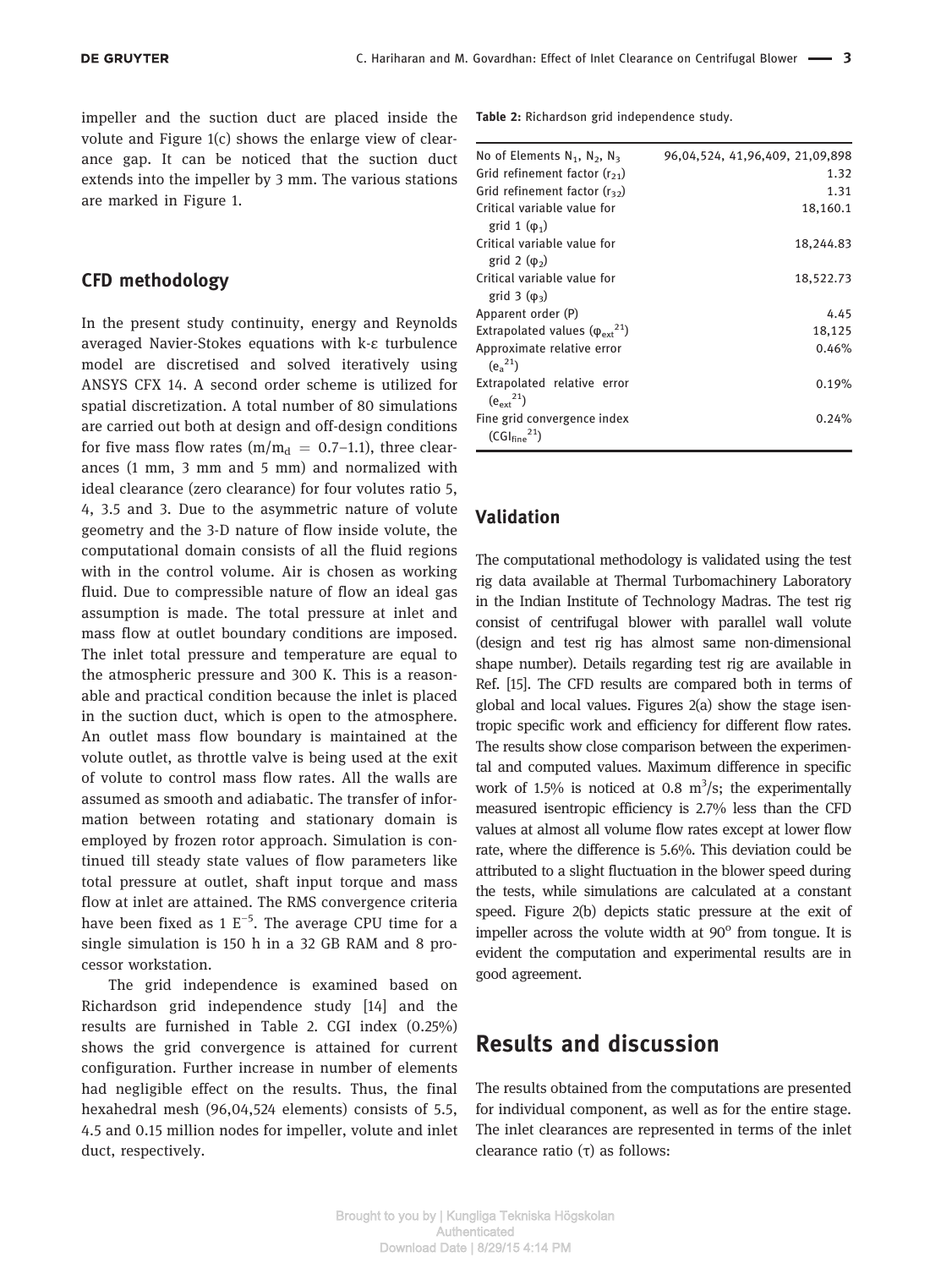



Figure 2: (a) Specific work and isentropic efficiency (b) Static pressure across the volute width.

$$
\tau = \frac{\text{Inlet clearance}}{\text{Inlet radius}} \times 100 \tag{1}
$$

Thus, τ<sub>0,</sub> τ<sub>1</sub>, τ<sub>2</sub> and τ<sub>3</sub> represents inlet clearance ratio for an inlet clearance of 0 mm, 1 mm, 3 mm and 5 mm, respectively.

### Stage performance

#### Specific work and efficiency

The change in the isentropic specific work due to increase in inlet clearance is plotted in Figure 3 for different mass flow rates and volute shapes. The values are plotted relative to those for ideal clearance of 0 mm  $(\tau_0)$ . To isolate the effect of clearance the change in values are non-dimensioned by ideal clearance values [5]. The percentage change in isentropic specific work can be represented as.

$$
C_w = \left(\frac{W - W_{\tau_0}}{W_{\tau_0}}\right) \times 100\tag{2}
$$

$$
\text{Where, } W = \left( \left( \frac{P_{05}}{P_{00}} \right)^{\frac{(\gamma-1)}{\gamma}} - 1 \right) \times C_p \times T_{00} \tag{3}
$$

 $P_{05}$  is the total pressure at exit of the stage,

 $P_{00}$  and  $T_{00}$  are the total pressure and temperature at the inlet to the stage.

The change in specific work for all the volutes follows the same trend for the corresponding clearance. At design ( $m/m_d$  = 1.0) and higher mass flow rates for  $\tau_2$  and  $\tau_3$  all volutes show drop in specific work. The drop keeps reducing towards lower mass flow rates. At lowest mass flow rate ( $m/m_d = 0.7$ ), an increase in the clearance shows positive effect on specific work. Regardless of volute, there is an increase in specific work especially for  $\tau_1$  clearance, where the mass flow rate is less than design mass flow rate. The slope of the  $C_W$  curve keeps increasing with increase in clearance indicating that higher the clearance higher the drop in specific work.

The change in isentropic stage efficiency (total-total) is plotted in Figure 3. The percentage change in isentropic stage efficiency can be calculated using eq. (4).

$$
C_{\eta} = \left(\frac{\eta - \eta_{\tau_0}}{\eta_{\tau_0}}\right) \times 100\tag{4}
$$

The efficiency follows the same trend as noticed earlier for specific work. However, the magnitude of change is almost twice the magnitude of specific work. The reason being the efficiency is a function of input power and specific work. For increased clearance, the specific work is reduced but the input power is not proportionately changed. The clearance has higher impact on efficiency compared to the specific work. The blower performance is almost constant at low clearance, whereas it is more sensitive to mass flow rates at other clearance gaps.

### Correlations

Many researchers [2–4, 7] suggested the change in performance of centrifugal machine due to tip clearance is directionally proportional to nominal clearance ratio. The present computational results exhibit the same trend for inlet clearance effects on impeller and downstream components. Thus, the change in specific work depends on clearance area and shape of the blade. Clearance area linearly varies with clearance gap when  $\tau$  << 1. To account for impeller shape, a non-dimensional variable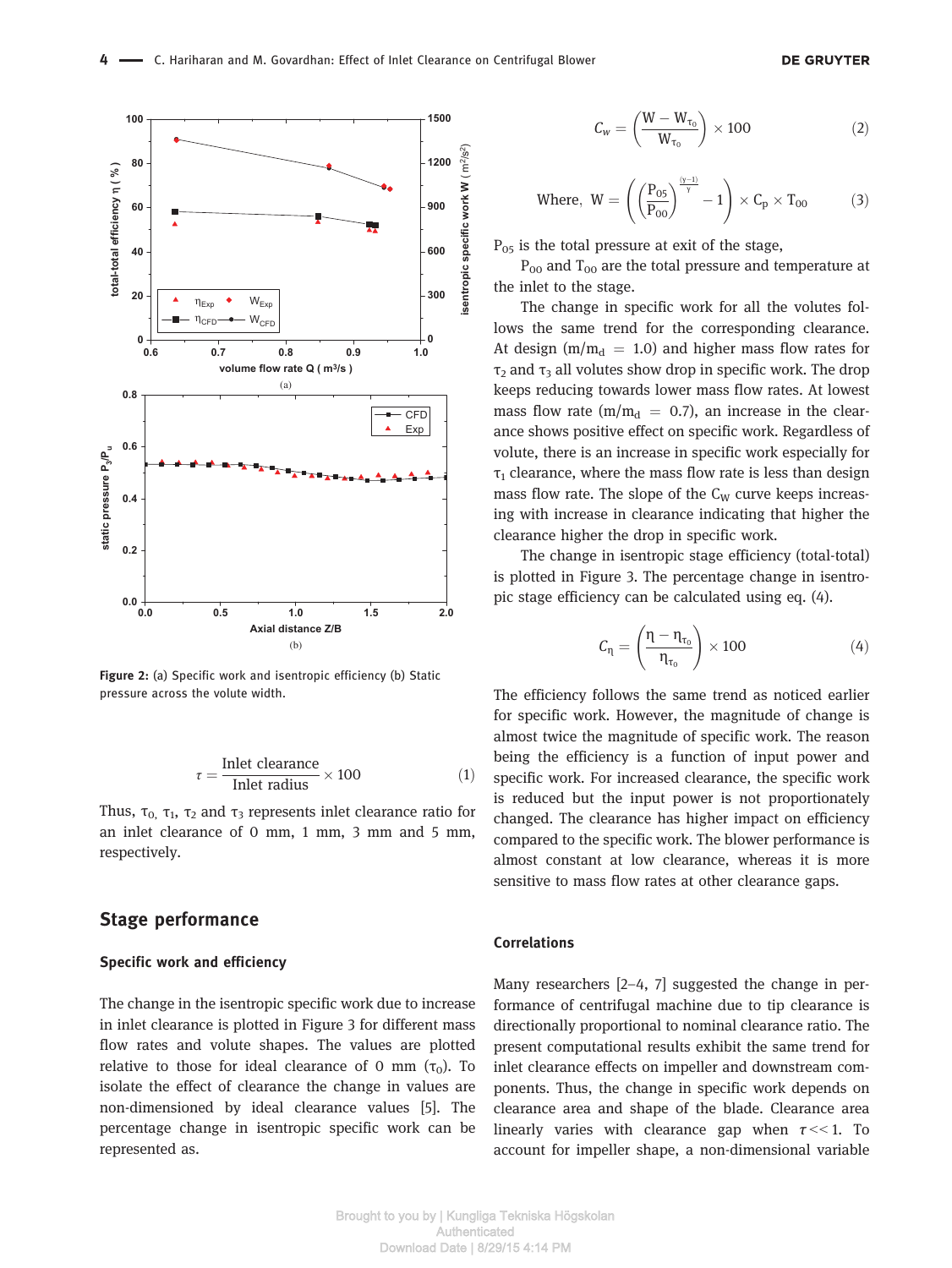

Figure 3: Change in isentropic specific work and change in isentropic efficiency of the stage with mass flow rate for different volutes: (a) R 5.0 (b) R 4.0 (C) R 3.5 (d) R 3.0.

namely, shape number as described in eq. (5) has been employed. The specific work is inversely proportional to shape number.

$$
N_s = \frac{n \times \sqrt{Q}}{W^{\frac{3}{4}}} \tag{5}
$$

The following correlations have been developed in terms of clearance ratio and shape number.

$$
C_W = \frac{\tau}{N_s^{\left(\frac{2}{4}\right)}}\tag{6}
$$

$$
C_{\eta} = \frac{\tau}{N_s^{\left(\frac{2}{4}\right)}}\tag{7}
$$

In Table 3 the comparison of loss in specific work and efficiency at design points are presented. Correlations found to predict values closer to the CFD values for all cases with a maximum deviation of 20% for specific work and efficiency, except lower clearance. To make them more Table 3: Loss in specific work and efficiency at design mass flow rate.

|             |                  | <b>CFD</b> |         |         | <b>Predicted</b> |         |
|-------------|------------------|------------|---------|---------|------------------|---------|
|             |                  | R 5.0      | R 4.0   | R 3.5   | R 3.0            |         |
| $C_{w}$ (%) | $\mathsf{T}_1$   | $-0.37$    | $-0.44$ | $-0.50$ | 0.38             | $-1.59$ |
|             | $\mathsf{T}_2$   | $-3.28$    | $-4.47$ | $-5.52$ | $-4.32$          | $-4.78$ |
|             | τą               | $-8.47$    | $-9.94$ | $-9.96$ | $-9.28$          | $-7.97$ |
| $C_n$ (%)   | $\mathsf{T}_1$   | $-0.56$    | $-0.75$ | $-0.84$ | $-0.10$          | $-1.59$ |
|             | $\mathsf{T}_{2}$ | $-3.02$    | $-4.02$ | $-4.87$ | $-3.60$          | $-4.78$ |
|             | τą               | $-7.26$    | $-8.59$ | $-8.20$ | $-7.50$          | $-7.97$ |

generic, the other variables like volute ratio, impeller blade angles and the like need to be considered, which can eventually make the correlations nonlinear and more complex to solve. Hence these simplified correlations have been developed in order to assist the designers at primary design stage to predict the change in the isentropic specific work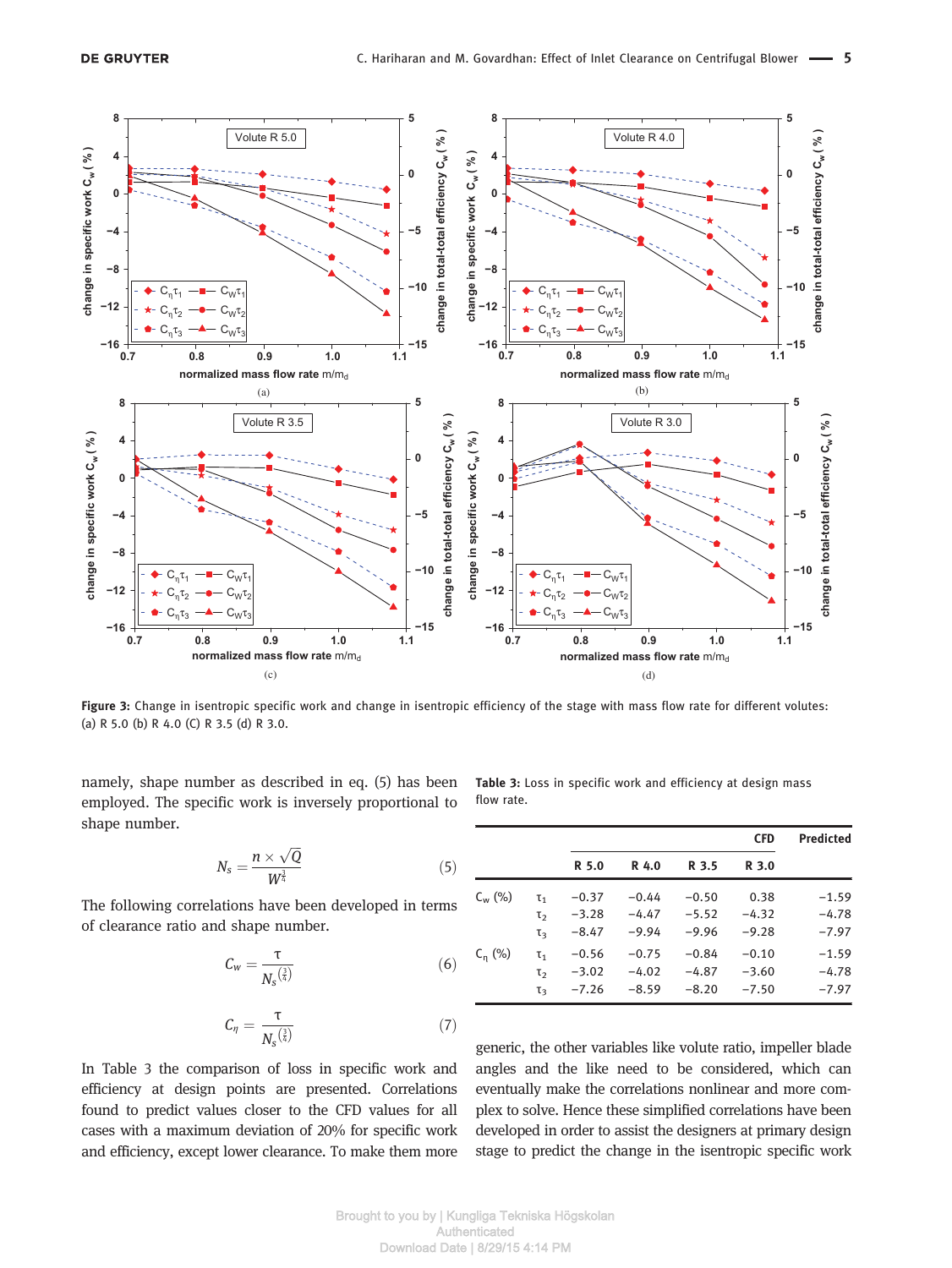and efficiency at design mass flow for different combination of volute width ratios and inlet clearances.

#### Return mass flow rate

The return mass flow entering from the volute to the impeller inlet for different mass flow rates is plotted in Figure 4. Return mass flow is almost constant for low clearance values and is independent of mass flow rate and volute shape. For higher clearance gaps, the return mass flow slightly increases with decrease in mass flow rate. The factors deciding the return flow are the pressure difference and area of clearance. In the stage with increased clearance, impeller handles inlet mass flow rate as well as the mass flow from the clearance. This changes the operating condition of the impeller with consequent change in the performance.

### Impeller performance

#### Total and static pressure

Figure 5 shows the change in total pressure at the exit of the impeller for different mass flow rates. The percentage change in total pressure can be obtained using eq. (8).

$$
C_{\Delta P_{03}} = \left(\frac{P_{03} - P_{03\tau_0}}{P_{03\tau_0}}\right) \times 100\tag{8}
$$

The total pressure at inlet to the impeller is constant for all mass flow rates and volutes. The change in total pressure at the exit of the impeller represents the work done by impeller. The increased clearance shows drop in total pressure irrespective of clearance gap, volute shape and mass flow rates. The change in total pressure



Figure 4: Return mass flow rate with mass flow rate for different volutes: (a) R 5.0 (b) R 4.0 (c) R 3.5 (d) R 3.0.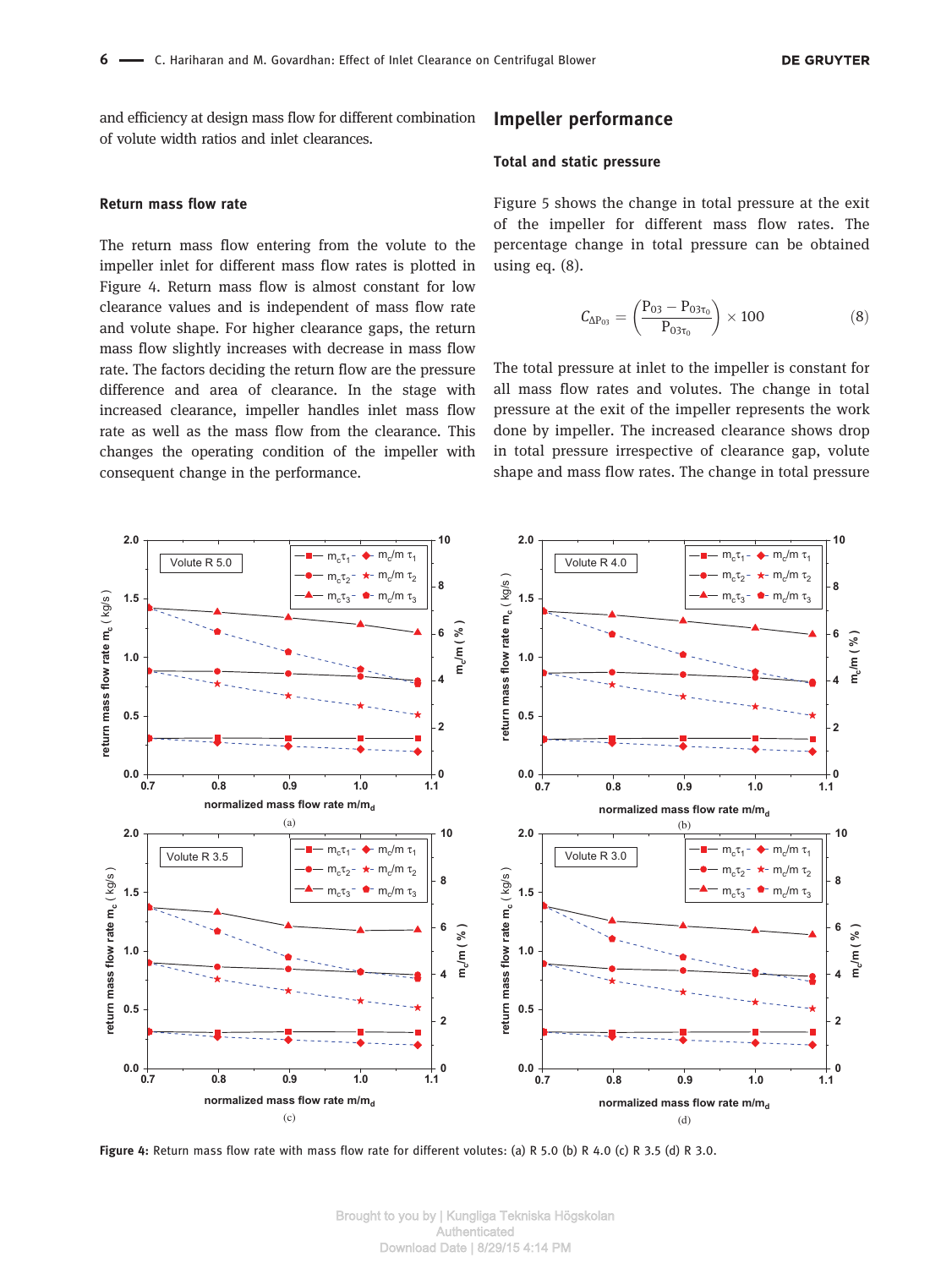

Figure 5: Change in total pressure and static pressure at impeller exit with mass flow rate for different volutes: (a) R 5.0 (b) R 4.0 (c) R 3.5 (d) R 3.0.

also follows the same trend as other variables. The drop is high at higher mass flow rates and keeps decreasing towards the lower mass flow rates. Further it is inferred that higher the clearance higher is the drop.

Figure 5 shows the change in static pressure at the impeller exit. Dynamic pressure (total pressure – static Pressure) is the energy entering the volute for pressure recovery. In general, higher dynamic pressure leads to higher losses. Hence, the static pressure should be high enough to reduce the dynamic pressure, thereby the losses. It is observed from Figure 8 that increase in clearance results in drop in static pressure and the change is approximately 2 times the change in total pressure. The percentage change in static pressure is calculated using eq. (9).

$$
C_{\Delta P_3} = \left(\frac{P_3 - P_{3\tau_0}}{P_{3\tau_0}}\right) \times 100\tag{9}
$$

#### Flow field inside the impeller for R 5.0 volute

To understand the loss mechanism with increase in clearance, the detailed flow field in the impeller is considered. In the present paper, R 5.0 volute parameters for different clearance gaps are presented in terms of pressure, velocity and flow angles at the inlet and exit of the impeller. The main impact of increased clearance in the impeller is the interaction between high energy and high velocity fluid from volute entering the impeller inlet with the low energy fluid coming from the inlet duct and taking  $90^0$ , Kim et al. [16]. This leads to incidence angle at design point itself, which should not happen for ideal situation.

#### Contours of flow angle

Figures 6 show the contours of flow angle at impeller inlet for  $m/m_d = 1.1$ . The contours are plotted closer to leading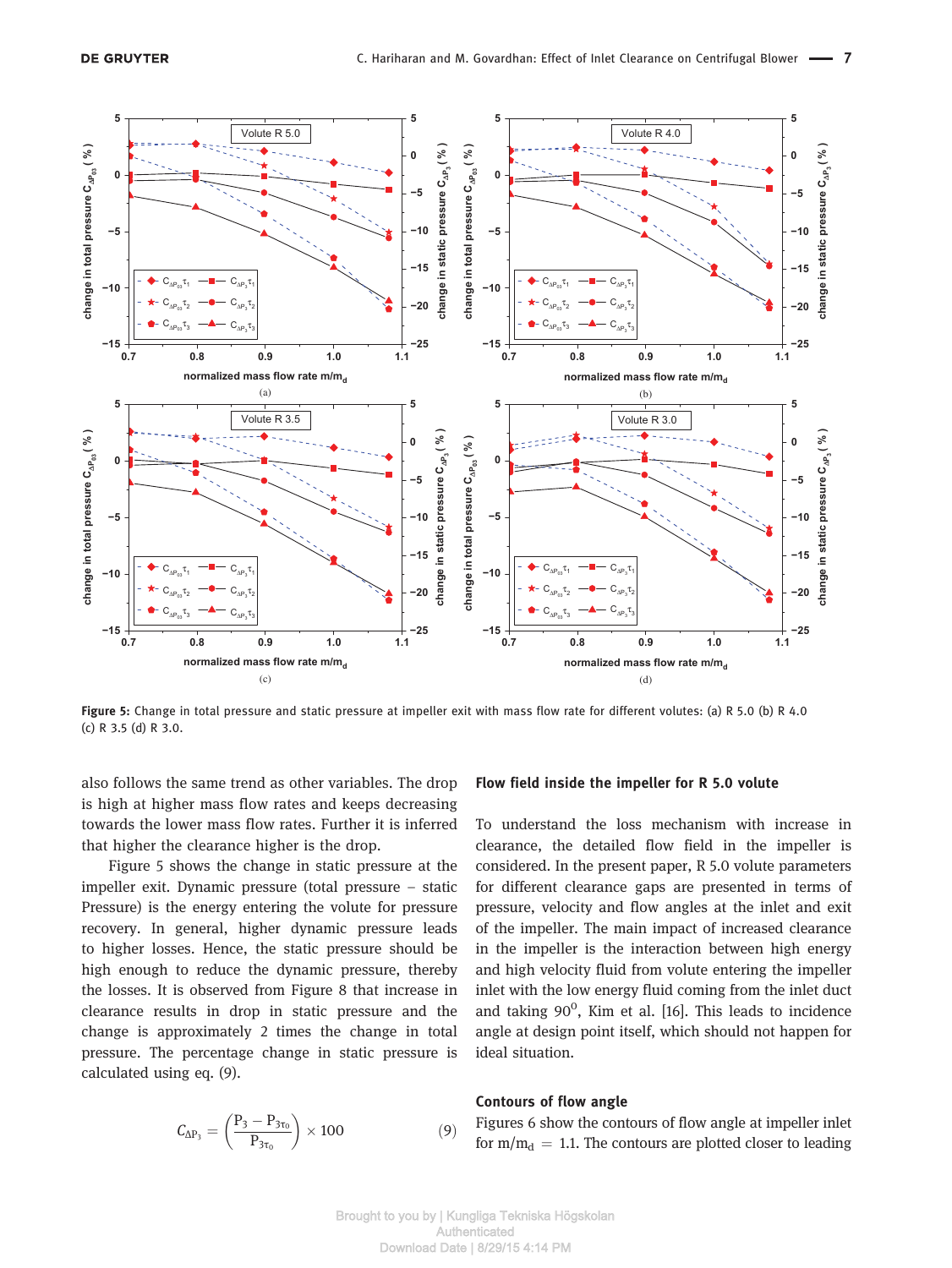

Figure 6: Flow angle variation at impeller inlet for m/md = 1.1 of R 5.0 volute (a)  $\tau_0$ , (b)  $\tau_1$ , (c)  $\tau_2$ , (d)  $\tau_3$ 

edge of the impeller along the peripheral direction for full span, from hub to shroud. It is noticed that there is a variation in flow angle along the peripheral and spanwise directions for all clearances, and the variation increases gradually with the clearance value. For instance, (as indicated in Figure 6) in peripheral direction, the flow angle disturbance for a particular blade to blade sector (φ) increases with increase in clearance. Besides, the variation in flow angle is quite evident at tongue region for various clearances. Similarly there is a noticeable non-uniformity in the flow angle across the spanwise direction, especially closer to the shroud, which is more evident for higher clearance. The mass weighted average flow angle is more or less from the design value of 90<sup>°</sup>. For  $\tau_2$  and  $\tau_3$  the results show more uniformity in angles, which are closer to design value, compared to  $\tau_1$  and ideal clearance cases. Because high energy clearance flow mixes with low energy flow from inlet leads to more homogeneous flow.

#### Contours of relative velocity

Figures 7 and 8 show the relative velocity contours in impeller at meridional plane for  $m/m_d = 0.7$  and 1.1,



Figure 7: Relative velocity in the meridional plane of the impeller for m/md = 0.7 of R 5.0 volute a)  $\tau_0$ , (b)  $\tau_1$ , (c)  $\tau_2$ , (d)  $\tau_3$ .

Brought to you by | Kungliga Tekniska Högskolan Authenticated Download Date | 8/29/15 4:14 PM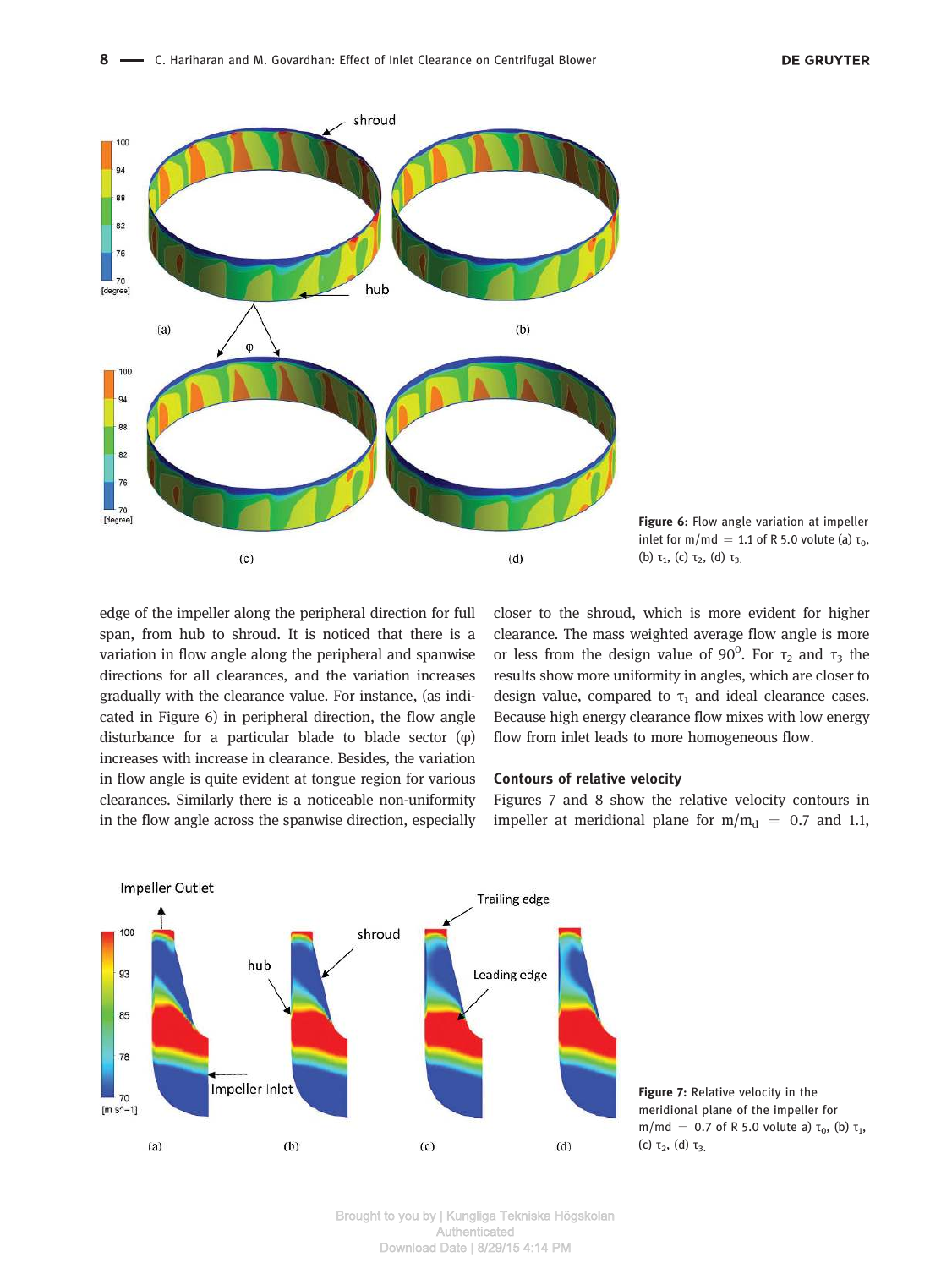



respectively. The meridional passage is divergent hence the flow decelerates along the path. However, the spanwise disturbance is still continuing from the leading to the trailing edge of the impeller. Closer to the trailing edge, all clearances show noticeable variation in velocity along the span, whereas closer to hub, the velocity is maximum and keeps decreasing towards the shroud. A higher clearance results in increase in velocity along the span and the increment is directly proportional to the clearance. The velocity at the impeller exit is more or less uniform along the span compared to the lower clearance gaps.

Because of inlet clearance, flow from the impeller blades is disturbed in span wise and circumferential directions, position of separation point changes closer to the trailing edge of the impeller blade. Due to these change in incidence, the pressure developed by the impeller also varies. Figures 9 show the variation of static pressure at the exit of the impeller in the



Figure 9: Variation of static pressure and flow angle at the exit of the impeller along the circumferential direction for  $m/m_d = 1.0$  of R 5.0 volute.

circumferential direction for  $m/m_d$  = 1.0. At design point, the increase in the clearance reduces the static pressure developed in the impeller. The spanwise disturbed flow along the meridional path leads to additional loss reducing the static pressure developed at the impeller exit. All along the sector it follows the same trend for all clearances.

The work done by the impeller depends on velocity and relative flow angle at the exit of impeller for zero swirl inlet. Figure 9 show the relative flow angle at the exit of the impeller along the circumferential direction for m/  $m_d = 1.0$ . At design point, the increased clearance results in increase in flow angle (the change in flow angle from inlet to exit of the impeller is one of the key parameters for work done by impeller); the same is reflected in total pressure. The interaction between the flow coming from the volute and the impeller leads to variation in the flow angle along the circumferential direction. The variation is less for high and medium clearances compared to low clearance, because of the additional mixing of flow due to spanwise disturbance.

The main effect of clearance is to change the flow separation on the suction surface of the impeller blade. The reduction in the impeller performance is quantified by the change in flow angle and change in total pressure at the impeller exit. To understand qualitatively (see Figure 10), the velocity streamlines are plotted from the impeller inlet to exit of the impeller for  $m/m_d$  $= 0.7$ . At m/m<sub>d</sub>  $= 0.7$ , flow separation is present for all clearance gaps, and is more predominant in low clearance cases. At higher clearance gaps, almost five times more high energy leakage fluid mixes with low energy main fluid and thus reducing the flow separation especially closer to the trailing edge of the impeller blade. The spanwise disturbance aids in delaying the flow separation on suction surface of the blade, hence the static pressure developed at the exit of the impeller is increased.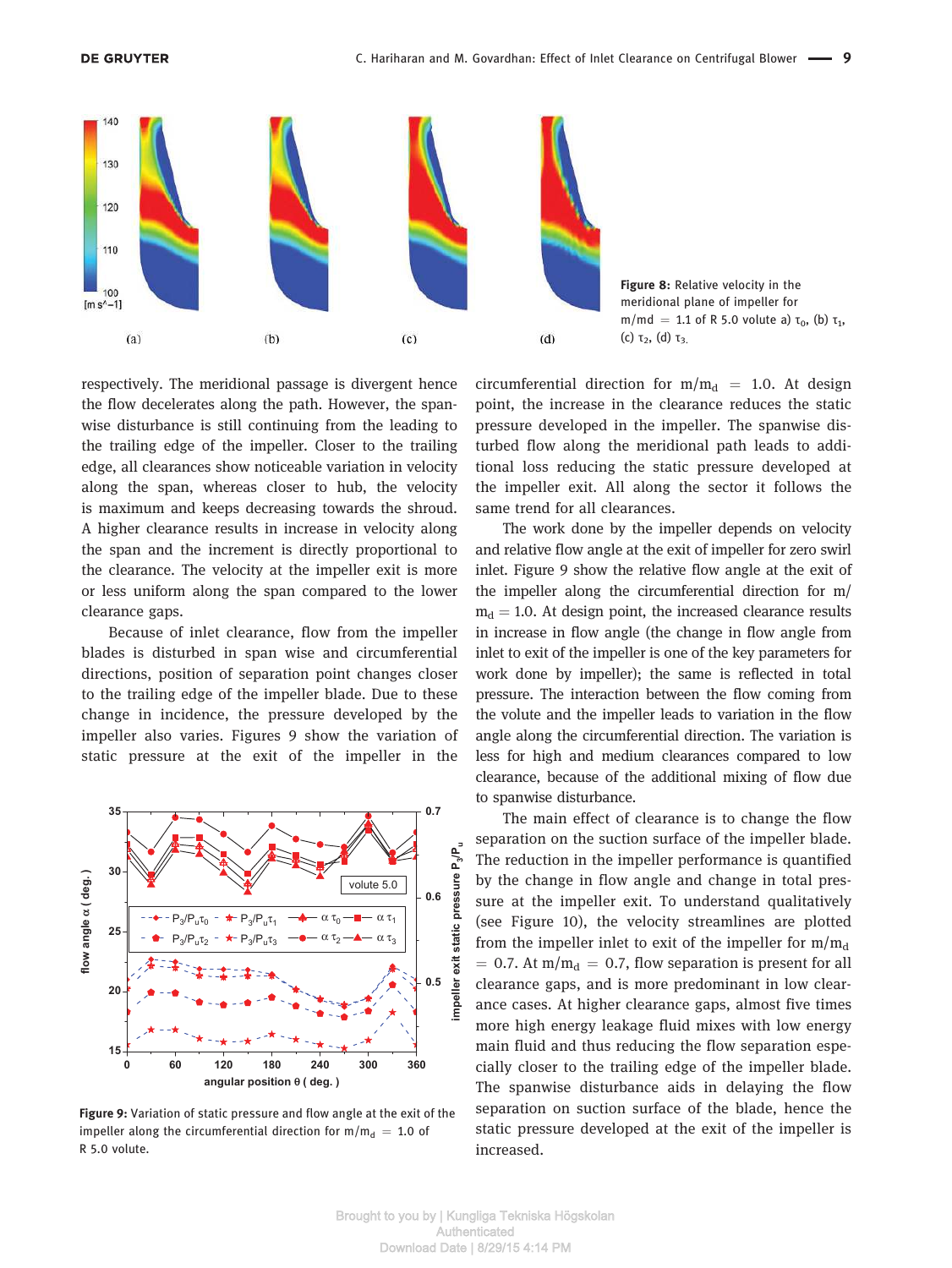

Figure 10: Velocity stream lines from the impeller inlet to the impeller exit for m/md = 0.7 of R 5.0 volute a)  $\tau_0$ , (b)  $\tau_1$ , (c)  $\tau_2$ , (d)  $\tau_3$ 

### Volute performance

Volute is designed based on constant angular momentum principle. One of the assumptions is that the flow always follows logarithmic spiral path. But due to interaction between the flow coming from impeller with the volute flow, primarily at off design conditions, the flow angle varies from design value of  $\alpha_3$  = 32<sup>o</sup>. The spanwise variation of flow angle and velocity leads to additional loss in volute.

#### Pressure recovery and loss in the volute

Pressure recovery coefficient  $(C_p)$  is defined as the ratio between the static pressure recovered in the volute to the dynamic pressure at the impeller exit.

$$
C_p = \frac{P_5 - P_3}{P_{03} - P_3} \tag{10}
$$

The variation of pressure recovery coefficient with mass flow rate is shown in Figure 11. The increase in clearance reduces the pressure recovery at  $m/m_d = 1.0$  and 1.1. The spanwise disturbance induced due to clearance flow leads to additional loss and results in reduced pressure recovery. At lower mass flow rates (below design value), it has positive effect which means higher the clearance higher the pressure recovery, this is the result of available dynamic pressure at impeller exit being directly proportional to clearance. For higher ratio volutes, the slope of change in pressure recovery is slightly high compared to lower ratio volutes. At  $m/m_d = 0.7$ , the increase in pressure recovery values of R 5.0 volute are 3%, 8% and 11%, respectively, for  $\tau_1$ ,  $\tau_2$  and  $\tau_3$ .

Loss coefficient  $(\omega)$ , is defined as the ratio between the total pressure losses in the volute to the dynamic pressure at the impeller exit.

$$
C_{\omega} = \frac{P_{03} - P_{05}}{P_{03} - P_3}
$$
 (11)

Figure 11 shows the variation of loss coefficient with different mass flow rates. The loss coefficient is inversely proportional to pressure recovery coefficient. At design point, all clearance gaps have almost same loss coefficient. Loss increases with clearance at higher mass flow rates whereas, the loss decreases with increase in clearance at lower mass flow rates. More uniform flow and the reduction in deviation angle result in reduced loss. The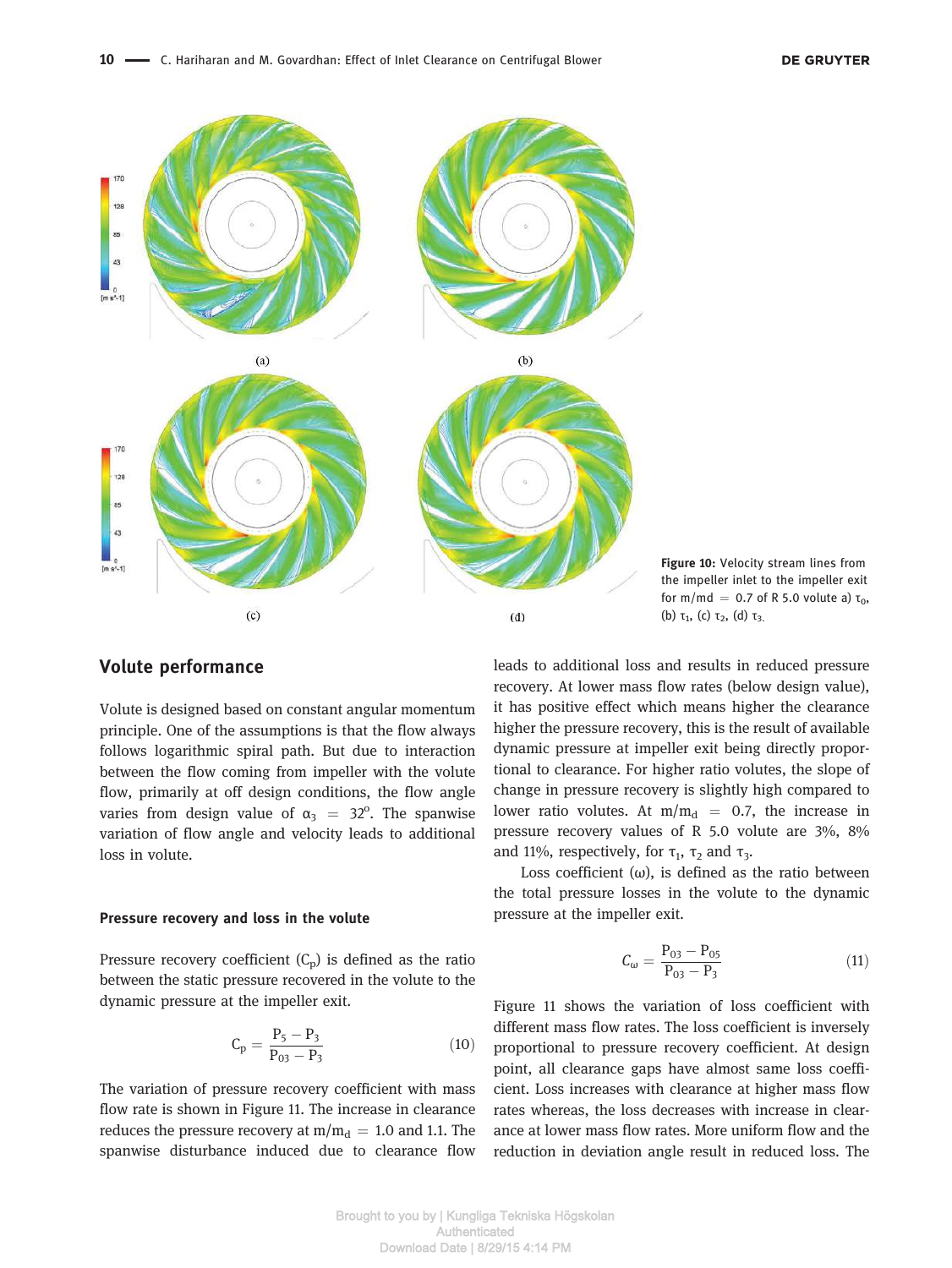

Figure 11: Variation of pressure recovery and loss coefficient with mass flow rate for different volutes (a) R 5.0 (b) R 4.0 (C) R 3.5 (d) R 3.0.

slope of loss coefficient vs  $(m/m_d)$  curve increases with increase in clearance area. At  $m/m_d = 0.7$ , the decrease in loss coefficient values for R5.0 volute are 3.5%, 10% and 15%, respectively, for  $\tau_1$ ,  $\tau_2$  and  $\tau_3$ .

#### Static pressure

The change in static pressure at the volute exit due to the clearance is computed as:

$$
C_{\Delta P_5} = \left(\frac{P_5 - P_{5\tau_0}}{P_{5\tau_0}}\right) \times 100\tag{12}
$$

Figure 12 shows the change in static pressure at the exit of the volute for different mass flow rates. The ideal blower should deliver high static pressure for a given mass flow rate. Due to increased clearance, the static pressure is decreased. The change in static pressure also follows the same trend as specific work but with slightly higher

magnitude. The maximum change in static pressures for  $τ_3$  at m/m<sub>d</sub> = 1.0 are 2,200, 2,600, 2,300 and 2,200 N/m<sup>2</sup> for R5.0, R4.0, R3.5 and R3.0, respectively.

#### Flow field inside the volute

To better understand the pressure recovery mechanism, the mass weighted average across the cross-section of the velocity inside the volutes is plotted at different peripheral angle. The velocity inside the volute is split into two components (i) through flow velocity (the velocity perpendicular to cross section of the volute) (ii) cross flow velocity (the velocity parallel to cross section of the volute). Through flow velocity is the main contributor for the pressure recovery. Figures 13 show the variation of through flow velocity at different cross sections of the volute for  $m/m_d = 1.0$ . The effect of clearance is more pronounced closer to the tongue than the throat area. Higher the clearance, higher is the velocity, which in turn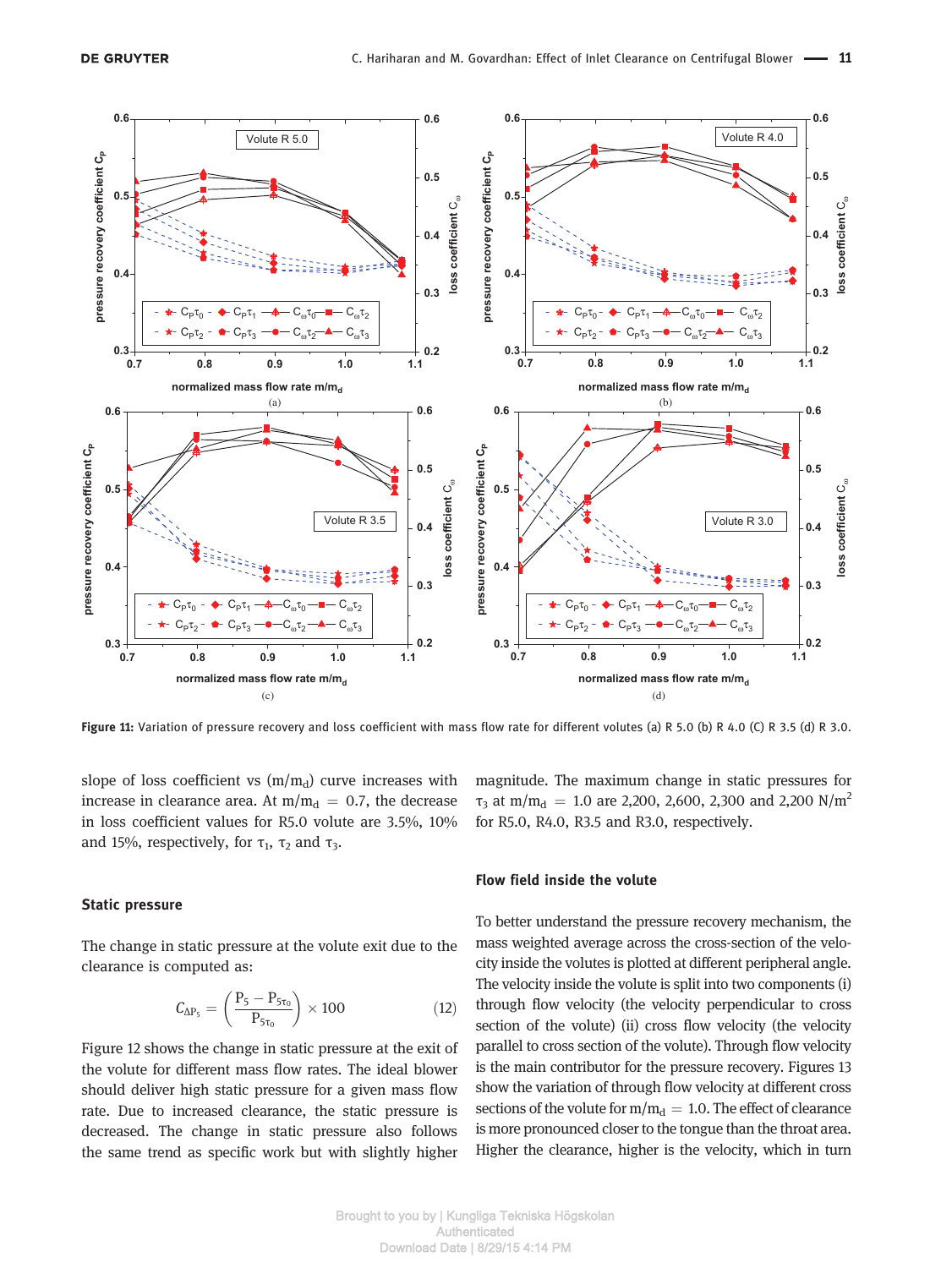

Figure 12: Change in static pressure at volute exit with mass flow rate for different volutes: (a) R 5.0 (b) R 4.0 (C) R 3.5 (d) R 3.0.



Figure 13: Through flow velocity at the cross sections of the volute along the circumferential direction (a)  $m/mol = 0.7$  and (b)  $m/mol = 1.0$ .

increases the pressure recovery coefficient. For  $\tau_3$ , the presence of dynamic pressure is high at the exit of impeller. At design point, the difference in values of velocity closer to tongue are 3 m/s, 9 m/s, 14 m/s for  $\tau_1$ ,  $\tau_2$  and  $\tau_3$ , respectively. At throat, the differences in the values of velocity are 2 m/s and 4 m/s for  $\tau_2$  and  $\tau_3$ , respectively.

To qualitatively understand the flow field inside the volute, streamlines along the volute are plotted for  $m/m_d$  = 0.7 (see Figure 14). The change in the performance of volute is due to the deviation of flow path from ideal logarithmic spiral path. At design  $m/m_d = 0.7$  for higher  $(\tau_3)$  clearance, the flow traverses additional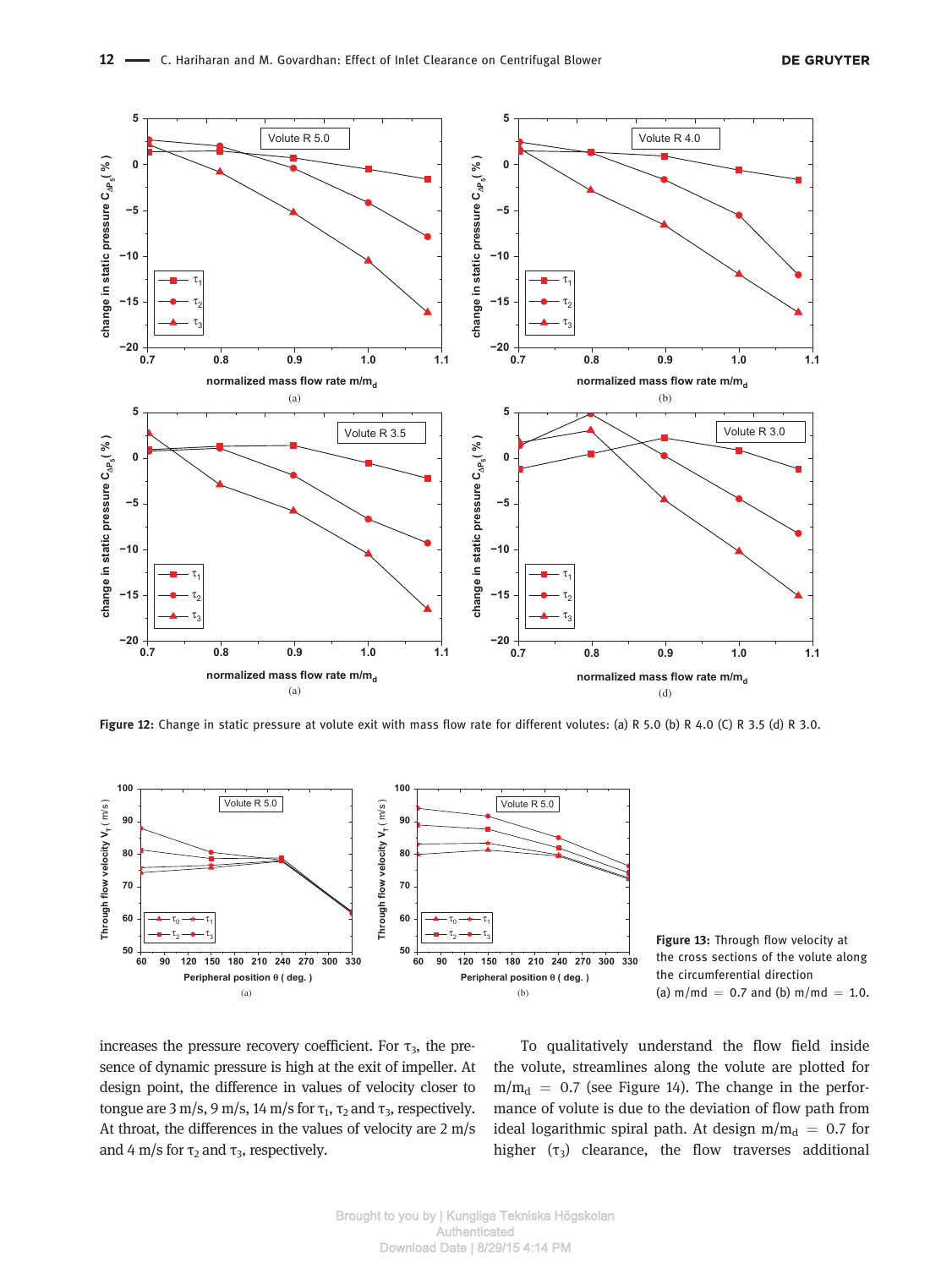

Figure 14: Velocity stream lines from the impeller exit to the volute exit for  $m/m_d = 1.0$  of R 5.0 volute a) τ<sub>0</sub>, (b)  $\tau_1$ , (c)  $\tau_2$ , (d)  $\tau_3$ 

distance along the inlet duct, which eventually increases the volute losses. The amount of flow recirculation is increased with clearance area, which also accounts for this loss in volute. Further, all volutes show recirculation near the tongue region at the lowest mass flow rate. In ideal and low clearance gaps, the recirculating flow mixes with main flow coming from the impeller, resulting in increased losses. In higher clearance case, recirculation gets accumulated between the shroud and the top wall of the volute, and then enters the impeller, thereby reducing the loss in volute.

# Conclusions

The effect of clearance between the inlet duct and the impeller for a typical industrial centrifugal blower with parallel wall volute is investigated numerically and the detailed flow physics are reported. The salient features are summarized as below.

– At component level, regardless of the volute, there is a noticeable drop in total and static pressures at the impeller exit for all mass flow rates with increased inlet clearance values. Flow is found to be more uniform at the impeller exit with increase in

clearance gaps. However, at the impeller inlet, flow is more uniform only for higher mass flow rate and higher clearance gap combinations. Besides, there is a noticeable delay in flow separation on the suction side of the blade for lower mass flow rates and higher clearance combinations.

- The increase in inlet clearance has a beneficial effect in all volutes in terms of reduced loss and increased pressure recovery for almost all mass flow rates. Thus the increased through flow velocity with clearance is well justified.
- At system level, the increase in clearance reduces specific work, isentropic efficiency and static pressure at stage exit for almost all mass flow rates, except for a slightly increased value at lowest mass flow rates. This implies that the desirable effect can be achieved only at lowest mass flow rates, regardless of volute. It can be noticed that input power required is inversely proportional to the mass flow rates and clearance area up to the best efficiency point; and the effect is reversed afterwards.
- The set of correlations developed as a function of clearance ratio can assist the designers in predicting the change in specific work and efficiency during the preliminary design stage. However further work is